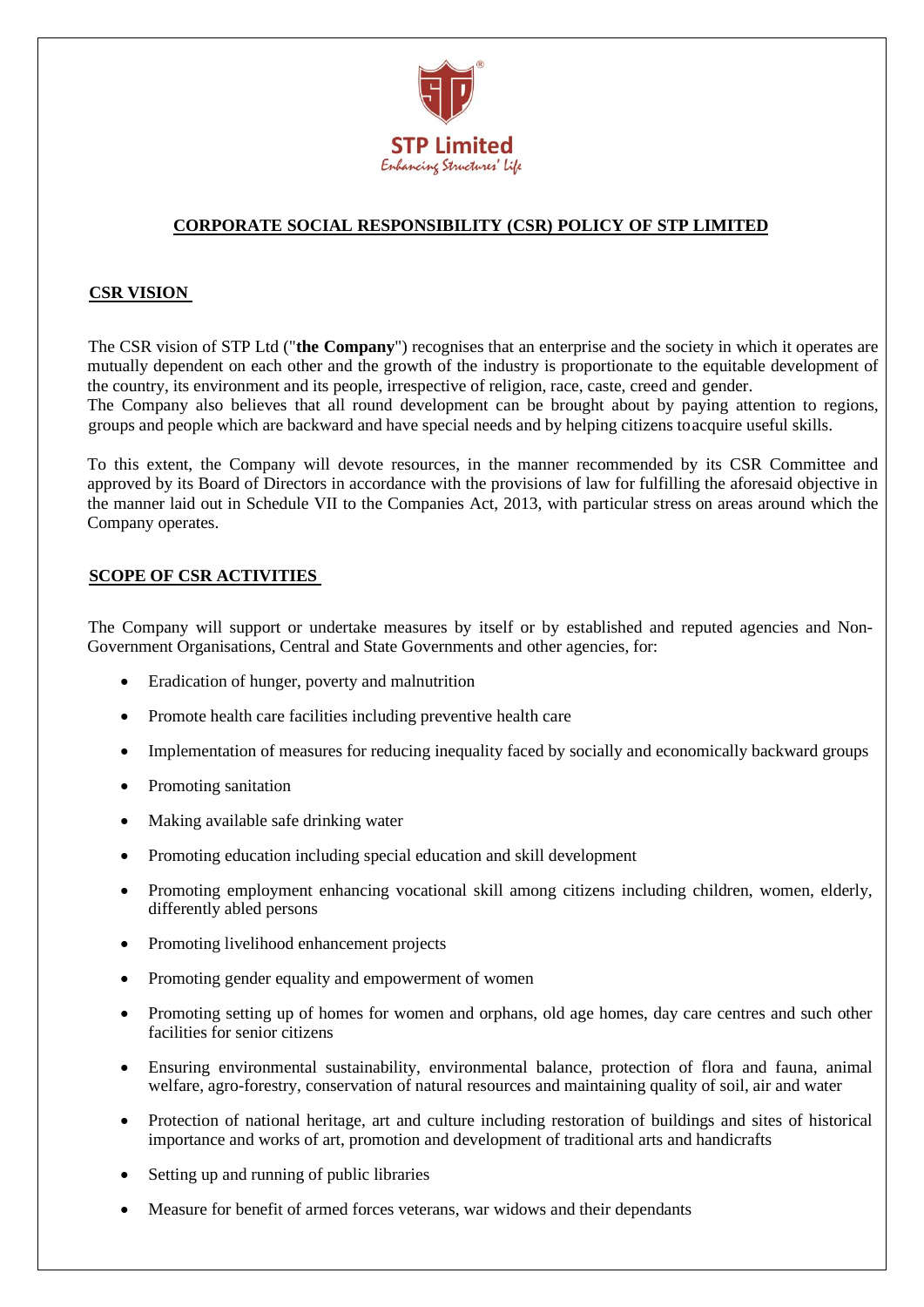- Promotion of rural sports and training for nationally recognised sports, Paralympic sports and Olympic sports
- Contribution to the Prime Minister's National Relief Fund or Prime Minister's Citizens Assistance and Relief in Emergency Situations Fund (PM Cares Fund) and any other Fund set up by the Central Government for socio economic development and relief and welfare of the scheduled castes, scheduled tribes, other backward classes, minorities and women
- Providing funds to technology incubators located within academic institutions which are approved by the Central Government including contributions to public funded Universities; Indian Institute of Technology (IITs); National Laboratories and autonomous bodies established under Department of Atomic Energy (DAE); Department of Biotechnology (DBT); Department of Science and Technology (DST); Department of Pharmaceuticals; Ministry of Electronics and Information Technology and other bodies, namely Defence Research and Development Organisation (DRDO); Indian Council of Agricultural Research (ICAR); Indian Council of Medical Research (ICMR) and Council of Scientific and Industrial Research (CSIR), engaged in conducting research in science, technology, engineering and medicine aimed at promoting Sustainable Development Goals (SDGs).
- Promotion and setting up of Rural Development Projects
- Promotion of sporting activities
- Promotion of cultural activities
- Support to well-known charitable institutions
- Support to infrastructural facilities of establishments for public services such as Fire Stations and hospitals, institutions including schools and colleges, research and scientific institutions, organisations for promoting sports, art and culture, run or supported by the Government or by reputed NGOs.
- To undertake or support any activity for common good and benefit of the society and its people, promotion of inclusive growth and equitable development and enhancement of human development index including but not limited to development of infrastructure, housing and habitation, energy efficiency, education, roads including traffic management, healthcare, sewerage, beautification of surroundings, waste management, water conservation, community development, etc.

While the Company pledges to encourage its employees towards participation in varied CSR activities that the Company undertakes, activities undertaken in the normal course of business of the Company or only for benefit of the employees and their families shall not qualify as CSR under this Policy, except as may be permissible under applicable laws. In this regard, activities benefitting employees of the Company as defined in clause (k) of Section 2 of the Code on Wages 2019 shall also not be considered as CSR under this Policy. However, if employees and their families get benefits by an activity which is largely meant for the outside community or society, then such activity, if otherwise qualified, will count as a CSR activity. It is further clarified that the Company shall also not undertake any activity in fulfilment of any other statutory obligations under any law in force in India, as a CSR activity.

The composition of the CSR Committee, the CSR Policy and CSR Projects approved by the Board of Directors shall be disclosed on the website of the Company for public access. A summary of the impact assessment report for the CSR related project undertaken by the Company in each Financial Year shall also be provided in the Company's website.

## **CSR COMMITTEE AND ITS ROLE**

A CSR Committee comprising of 3 (three) or more directors out of which at least 1 (one) director will be an independent director shall work in coordination with directions given by the Board of Directors of the Company. Such CSR Committee may be reconstituted from time to time as per the requirement of applicable laws. Role of the CSR Committee shall include *inter alia* the following:

- Recommend, formulate and conduct CSR activities approved by the Board of Directors of the Company and ensure compliance of such CSR activities with the provisions of Schedule VII of the Companies Act 2013.
- Review, allocate, approve and recommend the budget for the CSR expenditures to be undertaken by the Company on an annual basis.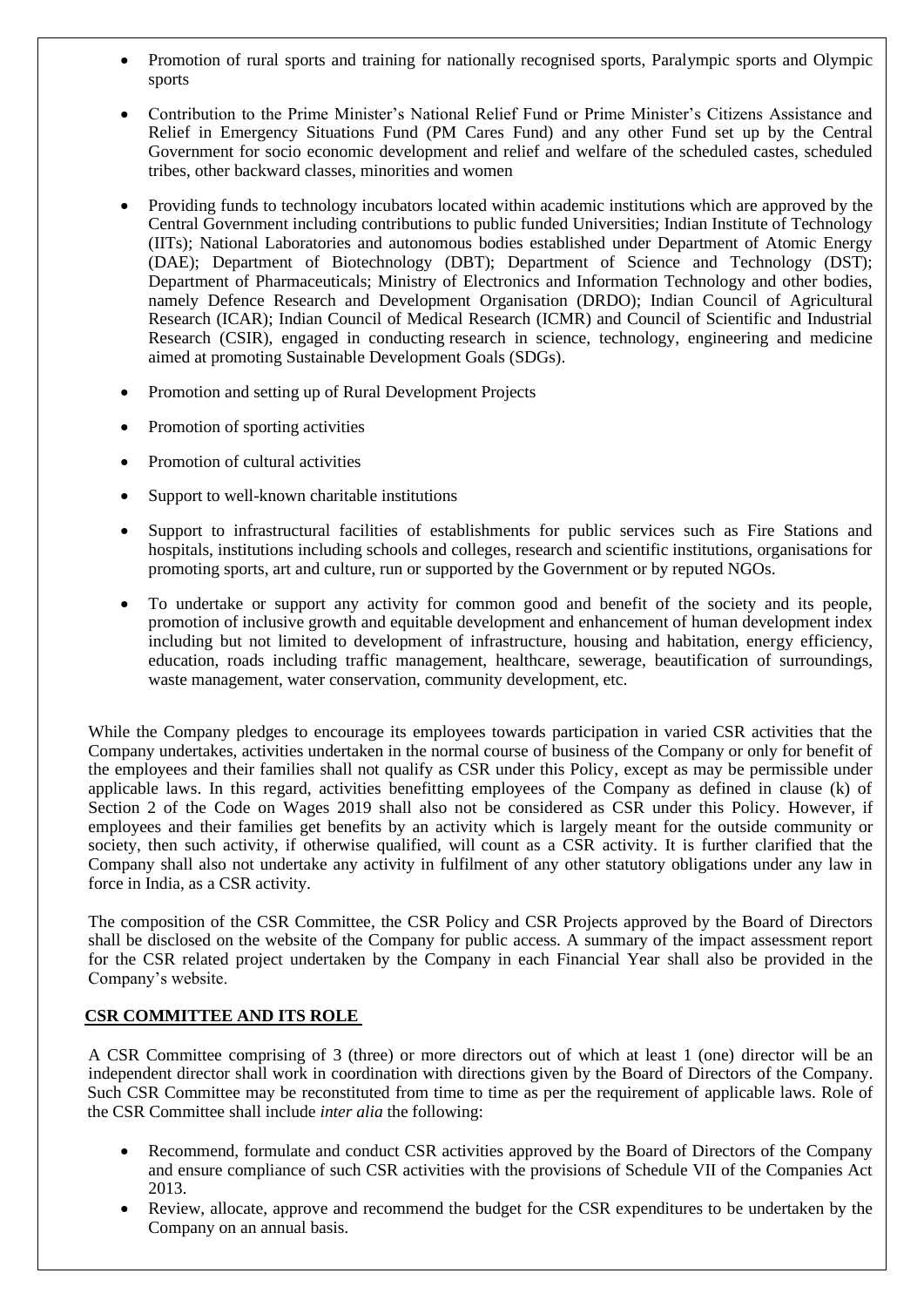- Monitoring compliance of the CSR Policy and the expenditures incurred on CSR activities.
- The list of CSR projects or programmes that are approved to be undertaken in areas or subjects specified in Schedule VII of the Act and the Rules made thereunder as amended from time to time;
- In case any of the CSR Activities to be undertaken are anticipated to be long term i.e., an ongoing project being for a term of 3 (three) years excluding the financial year in which it has commenced, then an estimate on implementation schedule or milestones should be submitted by the CSR Committee to the Board of Directors.
- The manner of execution of such projects or programmes as specified above.

The Company shall ensure that its CSR Committee will oversee the implementation of the various CSR activities and projects undertaken by the Company, in compliance with the provisions of Section 135 of the Companies Act 2013 and the rules framed thereunder.

### **Composition of the CSR Committee of the Company**

- 1. Mr Rajesh Kanhaiyalal Joshi (Managing Director)
- 2. Mr Aniruddha Sen (Director)
- 3. Mr Sandeep Chowfla (Independent Director)
- 4. Mr Kuldip Singh Dhingra (Chairman- Holding Company)

## **BOARD OF DIRECTORS AND ITS ROLE**

The Board of Directors of the Company shall:

- Form a CSR Committee and disclose the composition of the CSR Committee (as set out above).
- Approve the CSR Policy after taking into account the recommendations made by the CSR Committee.
- Place the CSR Policy on the Company's website.
- Ensure implementation of the activities under CSR Policy.
- Ensure expenditure of requisite amount on CSR every year as per law.
- Disclose reasons for not spending the amount (if applicable) in the Annual Report to the shareholders of the Company.
- Ensure that the funds so disbursed have been utilized for the purposes and in the manner as approved by Board / CSR Committee.

The Chief Financial Officer shall certify to that effect.

• Approve the transfer of unspent CSR Amount in accordance with the law, if applicable.

The Board shall also ensure that the CSR activities are undertaken by the Company itself or through –

- A company established under section 8 of the Act, or a registered public trust or a registered society, registered under section 12A and 80 G of the Income Tax Act, 1961 (43 of 1961), established by the Company, either singly or along with any other company, or
- A company established under section 8 of the Act or a registered trust or a registered society, established by the Central Government or State Government; or
- any entity established under an Act of Parliament or a State legislature; or
- A company established under section 8 of the Act, or a registered public trust or a registered society, not referred to above, registered under section 12A and 80G of the Income Tax Act, 1961, and having an established track record of at least 3 (three) years in undertaking similar activities.

Every entity as covered above, who intends to undertake any CSR activity, shall register itself with the Central Government by filing the form CSR-1 electronically with the Registrar (or such other form or document as may be required), for projects or programmes approved, with effect from 1st April 2021**.**

The Company may engage international organisations for designing, monitoring and evaluation of the CSR projects or programmes as per its CSR policy as well as for capacity building of their own personnel for CSR. The Company may also collaborate with other companies for undertaking projects or programmes or CSR activities in such manner as prescribed under the law. The Board shall satisfy itself that the funds so disbursed have been utilised for the purposes and in the manner as approved by it. The Chief Financial Officer of the Company shall certify to this effect.